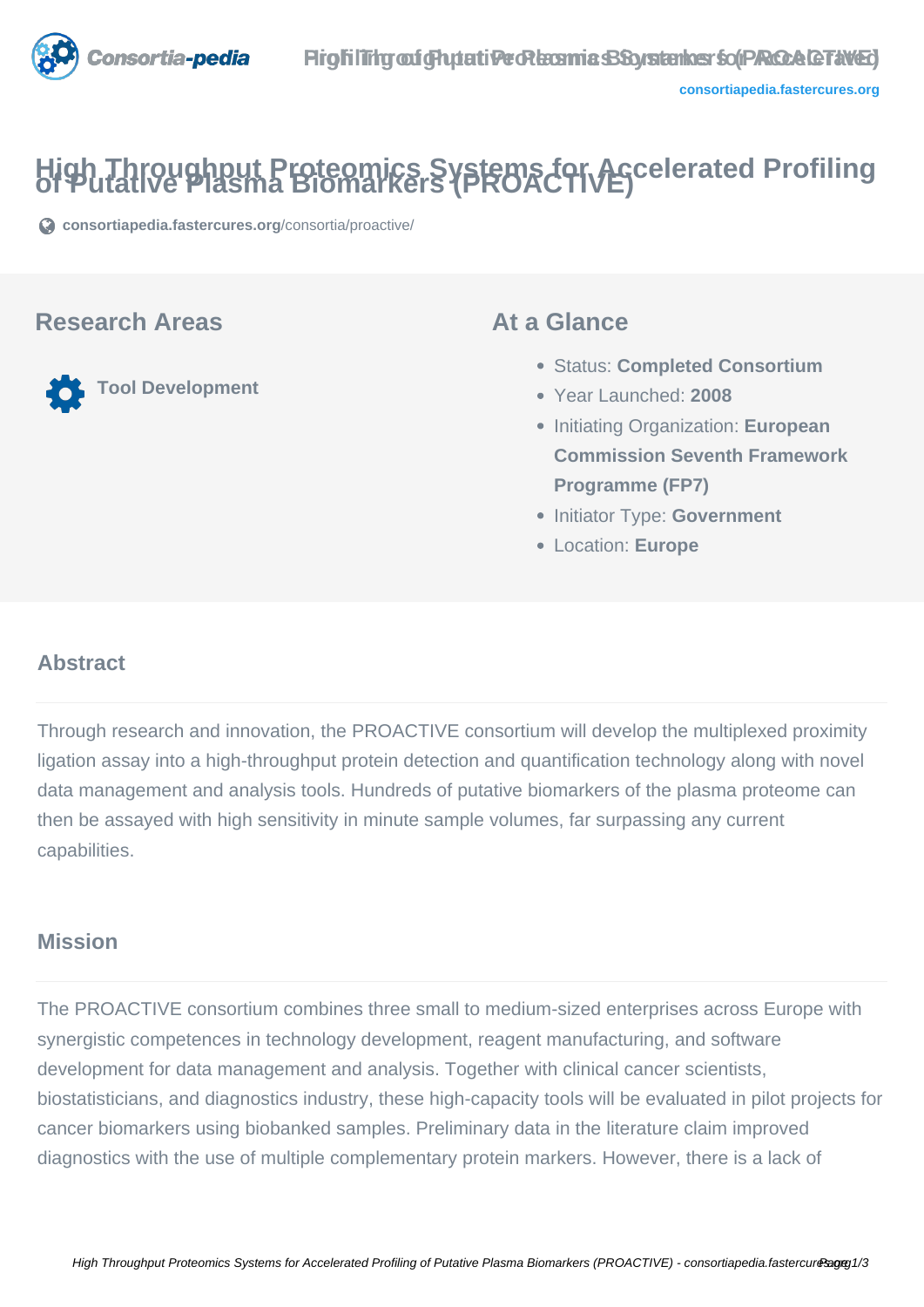

### **Prightling out Ghytati Peckers mic SSoustemes for PROCA GTAVED**

#### **[consortiapedia.fastercures.org](http://consortiapedia.fastercures.org/)**

suitable high-throughput procedures for finding new markers and discovering which markers complement each other into effective diagnostic panels. Better capabilities to diagnose cancer at the early and most curable stages will greatly improve human health and reduce healthcare costs. Patient stratification is also in need of better diagnostics to facilitate the selection of appropriate patient care. Many clinically used immunoassays capable of diagnosing cancer have been in use for many years as single markers but with limited sensitivity and specificity. No marker can today single-handedly diagnose all cases with desired accuracy for a certain cancer type. Also, the performance of these markers is decreased for the earliest stages of the disease. At the conclusion of this collaborative project, the research and innovation conducted within the consortium will enable the partners to position themselves at the very forefront of high-throughput biomarker research, strengthening their competitiveness in the international arena.

## **Consortium History**

The PROACTIVE consortium was launched October 2008.

### **Financing**

The PROACTIVE consortium is funded by the European Union Seventh Framework Programme (FP7)

## **Links/Social Media Feed**

Other website [http://cordis.europa.eu/project/rcn/88839\\_en.html](http://cordis.europa.eu/project/rcn/88839_en.html)

### **Points of Contact**

Uppsala Science Park Uppsala, Sweden Administrative contact: Simon Fredriksson phone: +46 (0)18 - 444 39 84 fax: +46 (0)18 - 50 93 00